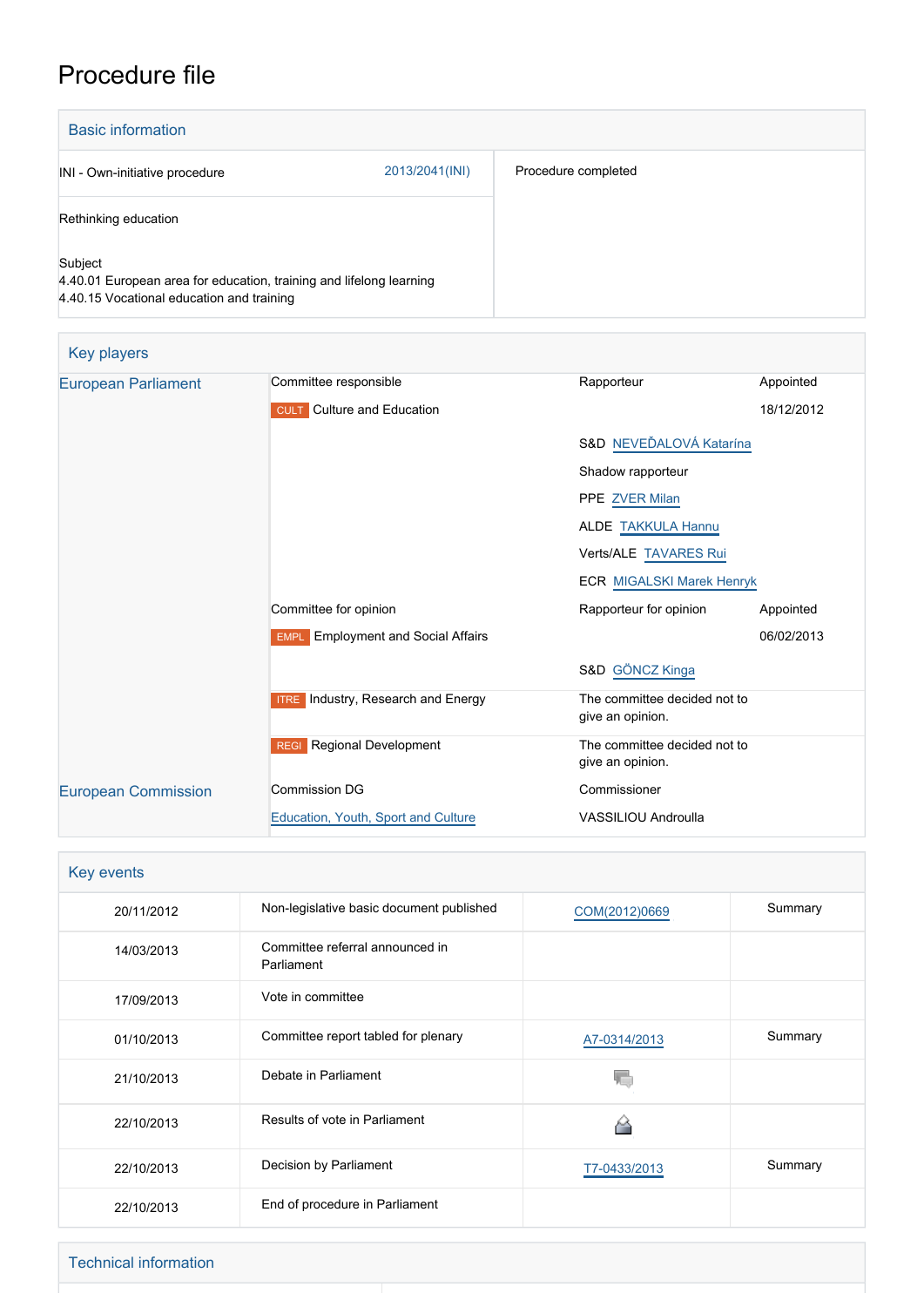| Procedure reference        | 2013/2041(INI)                 |
|----------------------------|--------------------------------|
| Procedure type             | INI - Own-initiative procedure |
| Procedure subtype          | Initiative                     |
| Legal basis                | Rules of Procedure EP 54       |
| Stage reached in procedure | Procedure completed            |
| Committee dossier          | CULT/7/12128                   |

#### Documentation gateway

| Non-legislative basic document                         |             | COM(2012)0669 | 20/11/2012 | <b>EC</b> | Summary |
|--------------------------------------------------------|-------------|---------------|------------|-----------|---------|
| Committee draft report                                 |             | PE510.619     | 28/05/2013 | <b>EP</b> |         |
| Committee opinion                                      | <b>EMPL</b> | PE508.049     | 27/06/2013 | <b>EP</b> |         |
| Amendments tabled in committee                         |             | PE513.374     | 03/07/2013 | EP        |         |
| Committee report tabled for plenary, single<br>reading |             | A7-0314/2013  | 01/10/2013 | EP        | Summary |
| Text adopted by Parliament, single reading             |             | T7-0433/2013  | 22/10/2013 | EP        | Summary |
| Commission response to text adopted in<br>plenary      |             | SP(2014)62    | 07/03/2014 | EC.       |         |

### Rethinking education

PURPOSE: to present a new strategic framework with a view to rethinking education and investing in skills for better socio-economic outcomes.

BACKGROUND: investment in education and training for skills development is essential to boost growth and competitiveness: skills determine Europe's capacity to increase productivity. In the long-term, skills can trigger innovation and growth, move production up the value chain, stimulate the concentration of higher level skills in the EU and shape the future labour market.

However, European education and training systems continue to fall short in providing the right skills for employability, and are not working adequately with business or employers to bring the learning experience closer to the reality of the working environment. These skills mismatches are a growing concern for European industry's competitiveness.

Despite progress over the last five years in the percentages of those qualifying from higher education,

- sustained efforts will be needed to reach the headline target of 40% of young people completing higher education;
- early school leaving remains at unacceptable levels in too many Member States;
- 73 million adults have only a low level of education;
- nearly 20% of 15 year olds lack sufficient skills in reading; and
- participation in lifelong learning is only 8.9%.

By 2020, 20% more jobs will require higher level skills and the need to upgrade skills for employability will be one of the most pressing challenges for Member States to address the needs of the economy and focus on solutions to tackle fast-rising youth unemployment. This is why this communication emphasises delivering the right skills for employment, increasing the efficiency and inclusiveness of our education and training institutions and on working collaboratively with all relevant stakeholders.

CONTENT: in its communication, the Commission identifies a limited number of strategic priorities to be addressed by Member States, alongside new EU actions to leverage national efforts. Among these, particular attention is given to combating youth unemployment.

A. Priorities for the Member States: the measures mainly seek to help the transition from learning to work and promoting work-based learning. The proposed measures may be summarised as follows:

1. Promoting excellence in vocational education and training (VET): the key actions are:

- developing, according to national circumstances, high-quality dual VET systems;
- aligning VET policies with regional/local economic development strategies namely for smart specialisation;
- enabling permeability with other educational offers;
- developing short cycle tertiary qualifications (2 years) focused on identified areas of skills shortage especially where there is growth potential such as ICT, healthcare and green skills; and
- strengthening local, national and international partnerships and networks between companies, especially SMEs, and VET providers.

2. Improving the performance of student groups with high risk of early school leaving and low basic skills: key actions include:

• putting in place high quality and accessible early childhood education and care.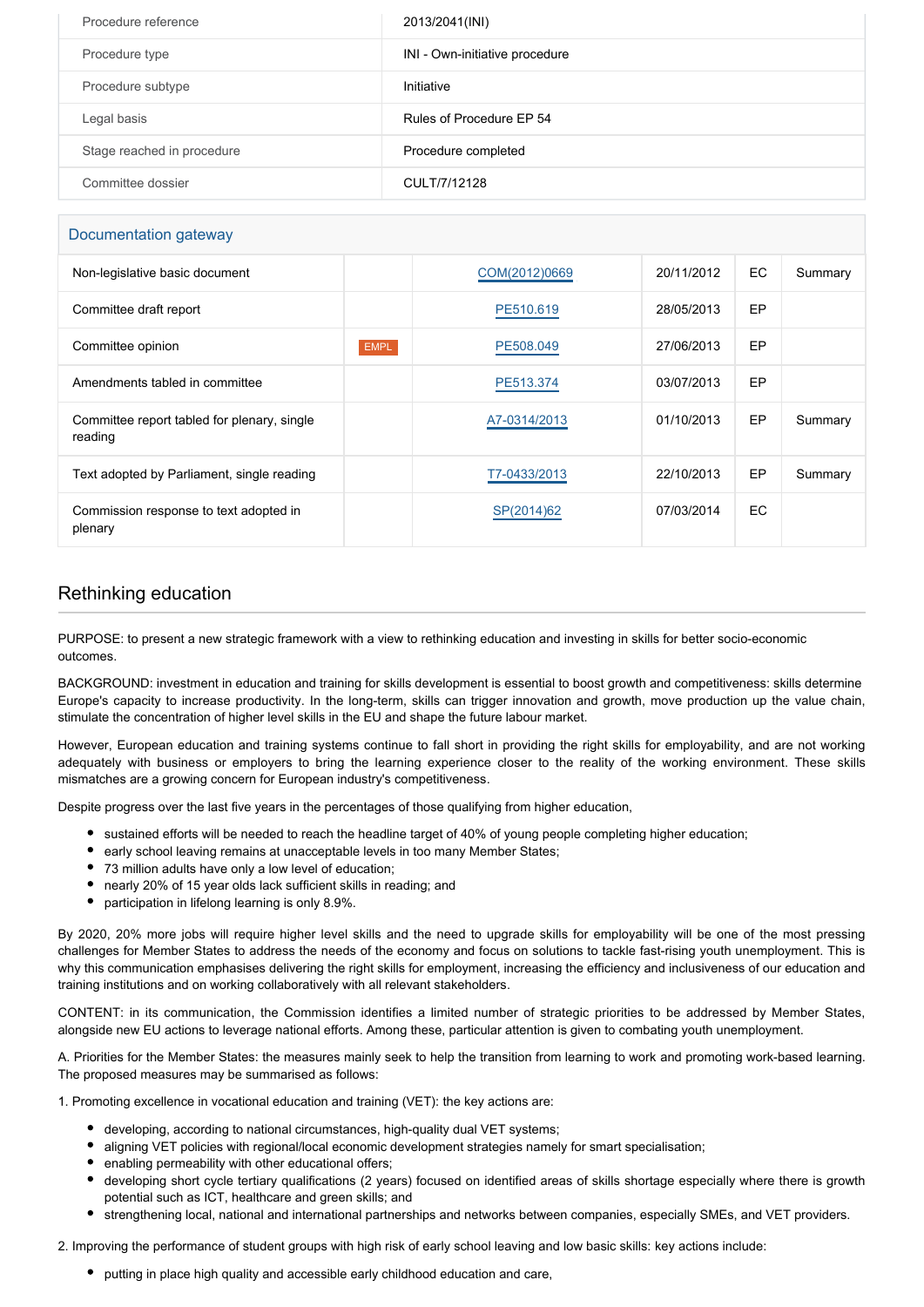- reinforcing the learning of basic skills such as literacy, numeracy and basic maths and science,
- early detection of low achievers in basic skills across all phases of schooling, and
- implementing evidence-based strategies to reduce early school leaving.

3. Strengthening the provision of transversal skills that increase employability such as entrepreneurial initiative, digital skills and foreign languages: introducing transversal skills across all curricula at all stages of education up, using innovative and student-centred pedagogical approaches, and designing assessment tools through which levels of competence can be effectively assessed and evaluated. All young people should benefit from at least one practical entrepreneurial experience before leaving compulsory education.

4. Reducing the number of low-skilled adults: increasing incentives for adult training by companies, validating skills and competences acquired outside formal education, and setting up access points (one-stop shops) that integrate different lifelong learning services, such as validation and career guidance offering tailored learning to individual learners.

5. Scaling up the use of ICT-supported learning and access to high quality Open Education Resources (OER): modernising the ICT infrastructure of schools, supporting ICT-based teaching and assessment practices, promoting the transparency of rights and obligations of users of digitalised content, establishing mechanisms to validate and recognise skills and competences acquired through OER and supporting education and training institutions to adapt their business models to the emergence of OER.

6. Revision and strengthening of the professional profile of all teaching professions including increasing teachers digital skills.

Implementation of these reforms will not be successful without increasing the efficiency of funding in education. To address this challenge, the Commission calls on Member States to stimulate national debates on ways to provide sustainable funding mechanisms. Particular attention should be devoted to developing funding schemes for VET and adult learning financed via shared responsibility between public authorities, enterprises and appropriate individual contributions (e.g. sectoral training funds, training levies, etc) and aimed at attracting large companies and SMEs to provide work-based VET training.

B. European-level coordination and contributions: at EU level, focus will be given to the following actions:

- 1. Enhanced country-specific focus and support to Member States in their efforts to implement the identified priorities by monitoring progress in each Member State in the context of the next European Semester and feeding the results of this country examination into the preparations of the 2013 draft country-specific recommendations. In autumn 2013, enhanced monitoring will commence of the education and training benchmarks, including a new benchmark on language teaching;
- 2. Improvements in work-based learning, in particular by establishing an EU level Alliance for Apprenticeships. As the first step, the Commission will support a Memorandum on European cooperation in vocational education and training, bringing together a number of Member States to learn from successful approaches and schemes;
- 3. Creation of a European Area for Skills and Qualifications to promote a stronger convergence between the EU transparency and recognition:
- 4. Funding Education for Growth to strengthen commitment to a skilled and continuously trained and re-trained workforce;
- 5. Analysing the impact of providing EU support to upscaling access and use of OER and ICT, and creating a EU dimension for online education;
- 6. Entrepreneurship education actions;
- 7. Partnerships between education, business and research such as the Knowledge Alliances, the Sector Skills Alliances and the partnership actions within the Marie Sk?odowska-Curie programme will be promoted through the proposed Erasmus for All programme 2014-2020 and Horizon 2020.

In conclusion, the Commission indicates that it will ensure that the contribution of education and investment in skills to growth and jobs is fully reflected in the European Semester. It will use European platforms of dialogue such as the Open Method of Coordination in the field of Education and Training, the Bologna process for Higher Education and the Copenhagen process for VET as well as the funding instruments to stress the sense of urgency on the priorities identified in this communication.

#### Rethinking education

The Committee on Culture and Education adopted the own-initiative report by Katarína NEVE?ALOVÁ (S&D, SK) entitled Rethinking Education in response to the Commission communication on the same subject.

Members recalled that in March 2013, the unemployment rate among young people up to the age of 25 in the EU was 23.5 %, while at the same time more than two million vacancies could not be filled. They affirmed that in several Member States, the number of unemployed and the duration of unemployment is increasing, and matching on the labour market is becoming less efficient.

In this context, Members welcomed the Commission communication, in particular its strong focus on combating youth unemployment through investing in skills, calling for the modernisation of higher education systems, as well as promoting world-class vocational education and training (VET). They also welcome actions to address the shortages of well-qualified teachers and trainers.

Faced with the economic and financial crisis, Members considered that Member States should uphold the right of all persons, whatever their economic circumstances, to free and universal education of high quality. They recalled that increased language competences contribute to fostering mobility and improving employability, peoples understanding of other cultures and intercultural relations.

They fully supported the Commissions proposal for a new EU benchmark on language competences, according to which at least 50% of 15 year olds should have knowledge of a first foreign language and at least 75 % should study a second foreign language by 2020.

Members urged further support of the acquisition and recognition of competences based on non-formal and informal learning.

Recalling the headline targets and goals to which the EU has committed itself under the Europe 2020 Strategy, Members called on the Member States to make public expenditure and investments in education, training, research and innovation a priority. They recalled that budget cuts in these fields will have a negative impact on education.

In parallel, Members strongly supported the observation of national situations and the launch of a debate at Union level with relevant stakeholders on investment efficiency and benefits in education and training. They urge the Council to adopt promptly the horizontal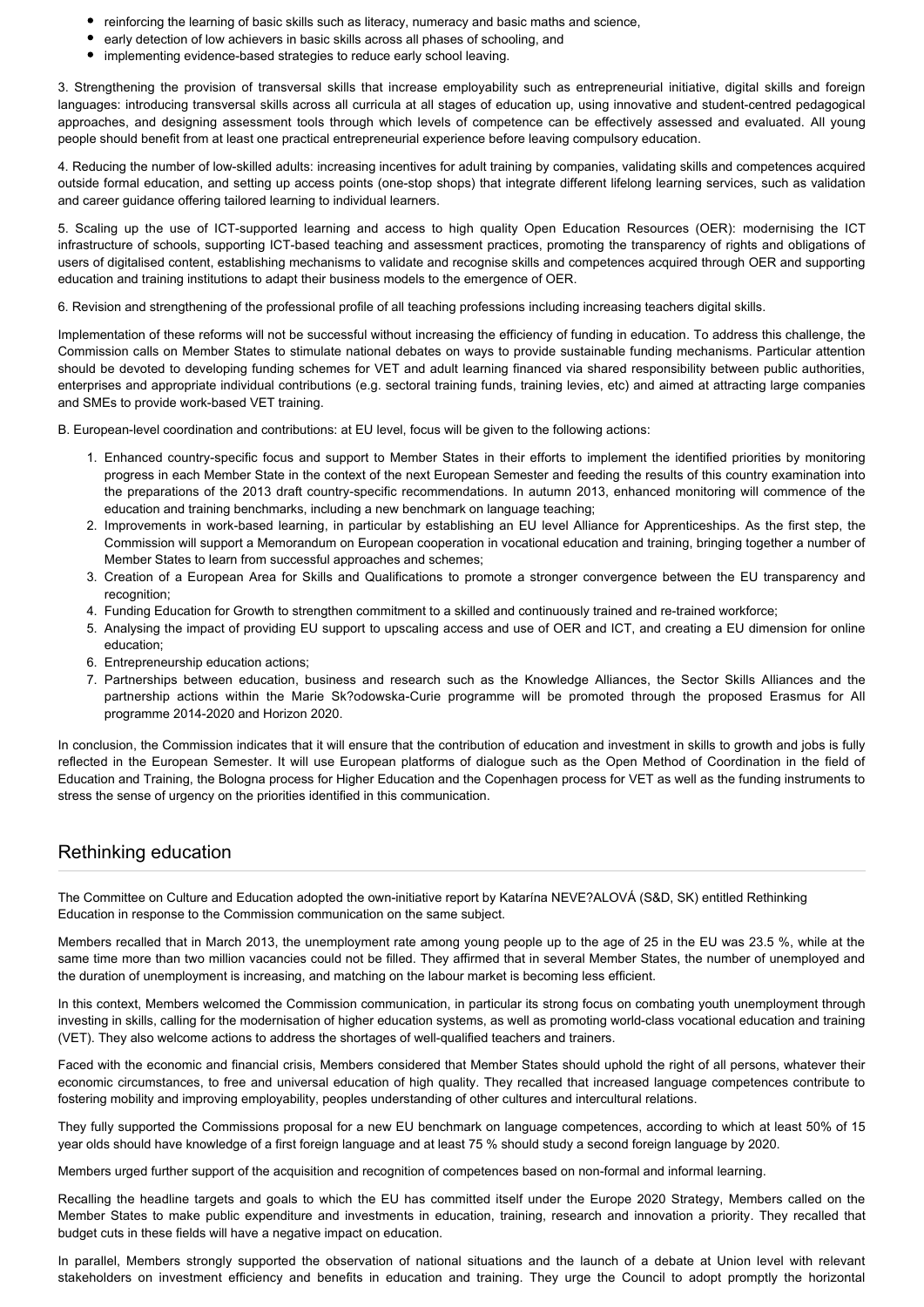anti-discrimination directive which is key to guaranteeing genuine equality and combating bias and discrimination, including at school. They urged Member States to improve open access to all educational and scientific materials, with the aim of lowering costs for education and research, particularly in the light of recent budget cuts in these areas throughout the Union.

Youth investment for future: Members call for the recognition and involvement of youth and civil society organisations in the design and implementation of lifelong-learning strategies. They called for the recognition of qualifications gained by young people during their studies at non-home universities, particularly those qualifications gained in the context of the Erasmus programme. They also called for learners and the organisations to which they are attached to be involved in decision-making processes concerning education.

The report urged the Member States to promote the attractiveness and improve the labour market relevance of VET, make it an integral part of the education system and ensure its quality, in particular through the introduction of entrepreneurial and ICT training.

Members invited Member States and local and regional authorities, in cooperation with education institutions, to include elements of entrepreneurship education in the curriculum content in basic education, vocational training and higher education.

As regards scientific training, Members stressed the need to enhance the attractiveness and value of STEM (science, technology, engineering, and mathematics) subjects in education. They called on the Member States also to provide more efficient education with a focus on transversal skills, language skills and entrepreneurial skills, in order to achieve a greater level of EU-wide employability. They stressed the need for curricula to be multidisciplinary and designed to provide open-ended, transferable skills.

The report highlighted the importance of supporting young people, especially those not in education, employment or training (NEETs). It called on Member States to encourage employers to offer more quality apprenticeship placements.

Members drew attention to the added value of experience abroad in helping early school-leavers and young people without educational qualifications to find jobs. They considered that the Erasmus+ programme is an excellent framework through which to enable people in this category, too, to receive part of their vocational training abroad.

Members called on the Member States to:

- implement swiftly the European Youth Guarantee;
- invest in early labour-market activation mechanisms and employment schemes;
- halt the decline in spending on support for youth employment and education.

Financing: Members called for an integrated approach which harnesses the financing possibilities offered by the European Social Fund (ESF), the Cohesion Fund and national sources of financing for the achievement of smart growth. They stressed the role of the ESF in supporting investment in education and training, skills and lifelong learning; urges, therefore, for the safeguard of the minimum overall share for the ESF as 25% of the budget allocated to cohesion policy.

Strong focus on partnerships: the report highlighted the fact that strong partnerships draw on synergies between financial and human resources and contribute to sharing the cost of lifelong learning. They called for the enhancement of social and civil dialogue on education and training both at national and Union level, and for the strengthening of the role of social partners in policy making. They considered the encouragement of public-private partnerships to be an important step towards ensuring shared responsibility for education and career development, with the aim being to help graduates to adapt more swiftly to the requirements of industry and the market.

In parallel, Members noted that the Commission Communication does not specify any concrete implementation measures for cooperation between the educational sector and different social and business partners. They called on the Commission to seek support and initiatives actively, as well as other forms of cooperation with the private sector for the improvement of education. The Member States are called upon to improve cooperation and partnerships between businesses and the education sector at all levels.

On the other hand, Members called on the Commission and Member States to reflect carefully on the concept of cost sharing as a way of funding education. They called for further cooperation between education institutions and providers, the business sector, social partners, civil organisations, and local, regional and national authorities, as well as employment services in order to exchange best practices, to promote partnerships and to work towards providing quality placements.

Lifelong learning perspective: Members encouraged the Member States to promote cooperation and synergies in the field of lifelong learning, in particular to widen access to learning and design, and to adapt and modernise the curricula of education institutions. They noted with concern the wide divergence in available ICT resources and knowledge in schools and higher education institutions between and within the Member States. They stressed that the uptake of ICT infrastructure and knowledge should be mainstreamed in all education and training sectors in order to equip students for the digital age as best as possible.

Members urged the Member States to invest in lifelong learning for teachers, so as to assist in their professional and personal development, and also to promote the status of teachers and improve their working conditions. They called for teachers to be valued and given proper recognition in order to improve the quality of teaching provided to pupils.

Members called for the following measures:

- introduce uniform and objective criteria for assessing the effectiveness and efficiency of teachers work and their influence on students academic results and personal development;
- establish individualised learning pathways in order to help people to update and upgrade their productive, social and economic skills throughout their lives;
- introduce specific measures in the form of financial support to people from lower socio-economic backgrounds, in order to ensure for everybody the opportunity of reaching the highest possible level of education and also to ensure that learners needs and welfare are met;
- ensure that the education system addresses the needs of all prospective students throughout the period of their studies;
- propose tailor-made arrangements to the Roma and other minorities;
- overcome occupational segregation and wage discrimination and discrimination based on gender and sexual orientation in education;
- provide a wide range of support structures, such as scholarships, grants, student loans on favourable terms, tutoring, mentoring and networking assistance to disadvantaged students throughout their studies;
- broadening access to education and traineeships.

Members considered that all Member States should make a major effort to reduce dropout rates, thereby meeting the EU 2020 headline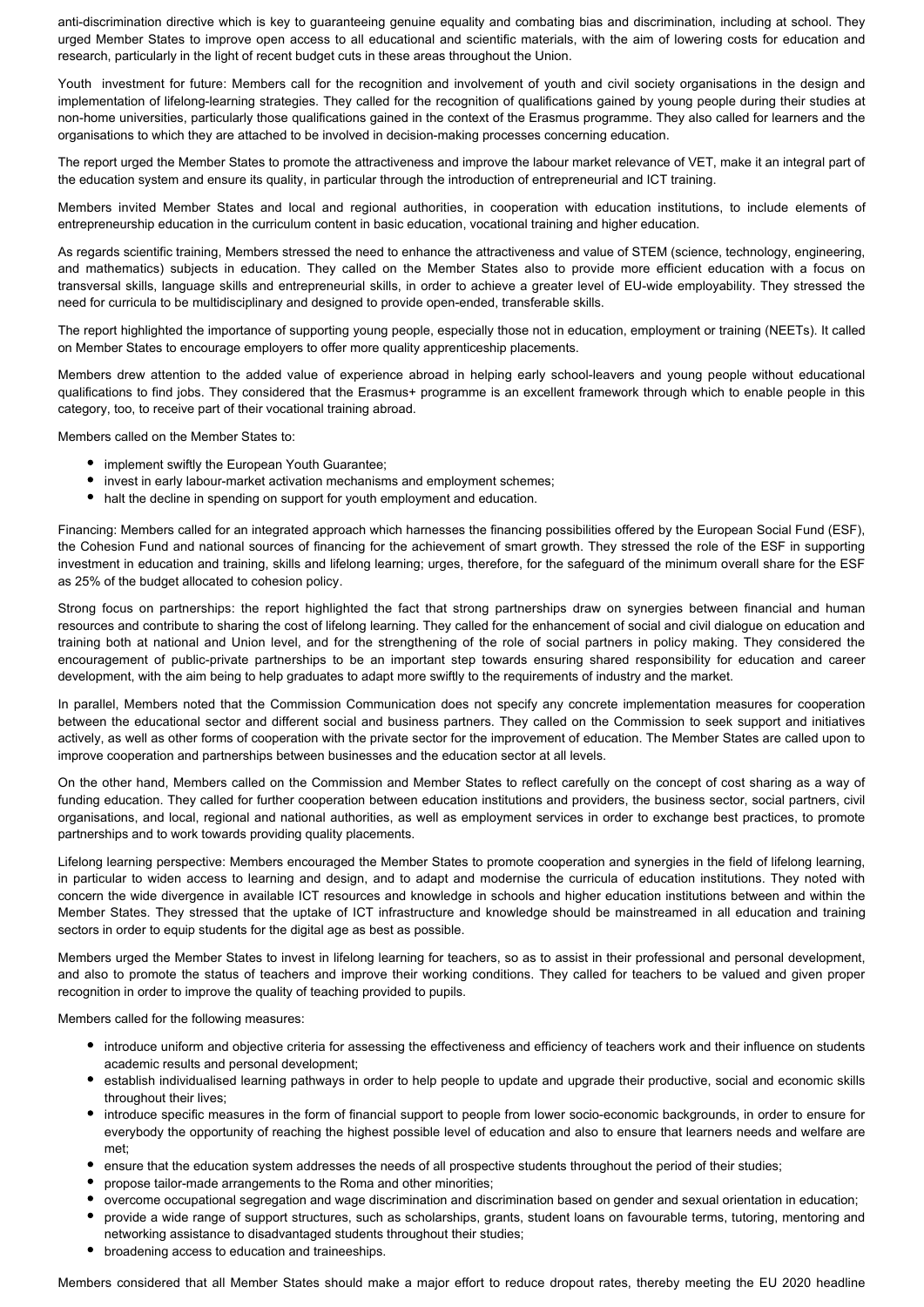targets which are aimed at a figure below 10%.

Members stressed the need to focus on low-skilled adults and on the role played by adult education and training in reaching out to these groups, as well as focusing on intergenerational learning.

Underlining the possibilities offered by massive open online courses (MOOCs) in terms of accessibility to high-quality education for everyone, Members called for measures allowing more flexible and creative ways of learning, promoting equality for all learners, and also in terms of cu tting education costs incurred by learners as well as those incurred by universities.

Members strongly supported the creation of a European area of skills and qualifications in order to achieve transparency and recognition of qualifications acquired in VET or higher education and proposed to extend recognition also to qualifications gained outside of the formal education and training system.

Member States are urged to monitor and evaluate regularly with the involvement of relevant stakeholders, whether their education system and programmes have managed to reach out to the members of vulnerable social groups and if they have taken the necessary steps to reform their education systems.

## Rethinking education

The European Parliament adopted by 556 to 105, with 6 abstentions, a resolution entitled Rethinking Education in response to the Commission communication on the same subject.

Parliament recalled that in March 2013, the unemployment rate among young people up to the age of 25 in the EU was 23.5 %, while at the same time more than two million vacancies could not be filled.

It affirmed that in several Member States, the number of unemployed and the duration of unemployment is increasing, and matching on the labour market is becoming less efficient.

In this context, Parliament welcomed the Commission communication, in particular its strong focus on combating youth unemployment through investing in skills, calling for the modernisation of higher education systems, as well as promoting world-class vocational education and training (VET). It also welcomed actions to address the shortages of well-qualified teachers and trainers.

Faced with the economic and financial crisis, Parliament considered that Member States should uphold the right of all persons, whatever their economic circumstances, to free and universal education of high quality. It recalled that increased language competences contribute to fostering mobility and improving employability, peoples understanding of other cultures and intercultural relations.

Members fully supported the Commissions proposal for a new EU benchmark on language competences, according to which at least 50% of 15 year olds should have knowledge of a first foreign language and at least 75 % should study a second foreign language by 2020.

They urged further support of the acquisition and recognition of competences based on non-formal and informal learning.

Recalling the headline targets and goals to which the EU has committed itself under the Europe 2020 Strategy, Parliament called on the Member States to make public expenditure and investments in education, training, research and innovation a priority. It recalled that budget cuts in these fields will have a negative impact on education.

In parallel, Parliament strongly supported the observation of national situations and the launch of a debate at Union level with relevant stakeholders on investment efficiency and benefits in education and training. It urged the Council to adopt promptly the horizontal anti-discrimination directive which is key to guaranteeing genuine equality and combating bias and discrimination, including at school. It urged Member States to improve open access to all educational and scientific materials, with the aim of lowering costs for education and research, particularly in the light of recent budget cuts in these areas throughout the Union.

Youth investment for future: recalling that young people have great potential and a crucial role to play in achieving the Europe 2020 targets for education and employment, Parliament called for the recognition and involvement of youth and civil society organisations in the design and implementation of lifelong-learning strategies.

It called for the recognition of qualifications gained by young people during their studies at non-home universities, particularly those qualifications gained in the context of the Erasmus programme. It also called for learners and the organisations to which they are attached to be involved in decision-making processes concerning education.

Parliament urged the Member States to promote the attractiveness and improve the labour market relevance of VET, make it an integral part of the education system and ensure its quality, in particular through the introduction of entrepreneurial and ICT training.

Parliament invited Member States and local and regional authorities, in cooperation with education institutions, to include elements of entrepreneurship education in the curriculum content in basic education, vocational training and higher education.

As regards scientific training, Parliament stressed the need to enhance the attractiveness and value of STEM (science, technology, engineering, and mathematics) subjects in education. It called on the Member States also to provide more efficient education with a focus on transversal skills, language skills and entrepreneurial skills, in order to achieve a greater level of EU-wide employability. Members stressed the need for curricula to be multidisciplinary and designed to provide open-ended, transferable skills.

The resolution highlighted the importance of supporting young people, especially those not in education, employment or training (NEETs). It called on Member States to encourage employers to offer more quality apprenticeship placements.

Parliament drew attention to the added value of experience abroad in helping early school-leavers and young people without educational qualifications to find jobs. It considered that the Erasmus+ programme is an excellent framework through which to enable people in this category, too, to receive part of their vocational training abroad.

Members called on the Member States to:

- implement swiftly the European Youth Guarantee;
- invest in early labour-market activation mechanisms and employment schemes;